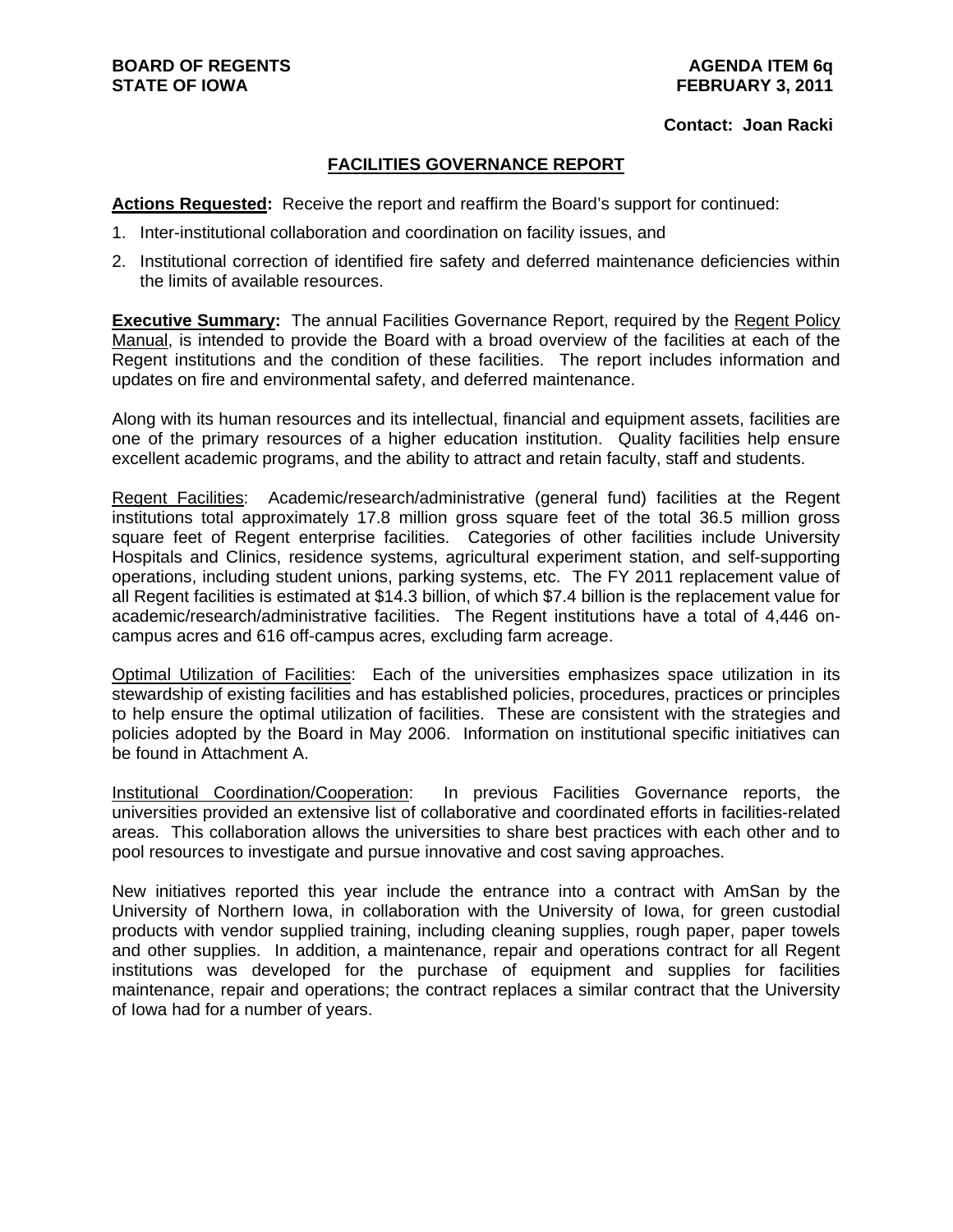## **BOARD OF REGENTS AGENDA ITEM 6q STATE OF IOWA** PAGE 2

The universities convened a new inter-institutional facilities workplace safety group to begin discussions on improving workplace safety, identifying common metrics, reporting and implementing best practices in safety programming. Space management consultations between the University of Iowa and Iowa State University were formalized and the universities began an environmental strategies study for the campus power plants.

Fire and Environmental Safety Deficiencies and Deferred Maintenance: Fire safety deficiencies (identified by the State Fire Marshal, other entities engaged in fire safety reviews, or institutional personnel) and deferred maintenance (repair or replacement of all, or a part of, an existing capital asset that was not repaired or replaced at the appropriate time because of a lack of funds) can be corrected as individual projects, incorporated into major renovations / rehabilitations, or eliminated through the demolition of structures. The Board's FY 2012 capital request, approved at its September 2010 meeting, includes \$35 million for individual projects to correct fire safety and deferred maintenance deficiencies as well as renovation projects which would correct deficiencies.

The State Fire Marshal's Office and other external entities have identified fire safety deficiencies in general fund facilities which the institutions have estimated would cost \$16.1 million to correct; this amount is lower than the amount (\$16.7 million) reported for Fall 2009.

Identified, potentially life-threatening fire safety deficiencies are promptly addressed and corrected, or facilities are closed until they can be made safe. Other identified deficiencies are prioritized for correction. Progress in addressing fire safety issues will continue to be challenged by new safety standards, aging buildings, and changes in building usage.

For Fall 2010, the Regent institutions report a total of \$528.4 million in deferred maintenance in general fund facilities and utilities, excluding on-going renovation projects, FY 2011 planned projects, and the deferred maintenance to be corrected as components of major renovation projects previously authorized. This total compares to the \$509 million reported for Fall 2009; this is an increase of \$19.4 million (3.8%). Further information is included in Attachment B.

**Report Organization:** The report includes the following attachments:

| Section                                                                                                | Page |
|--------------------------------------------------------------------------------------------------------|------|
| <b>Attachment A - Background</b>                                                                       | 3    |
| <b>Attachment B - Fire and Environmental Safety</b><br>and Deferred Maintenance                        | 7    |
| Table 1                                                                                                | 12   |
| Table 2                                                                                                | 13   |
| Attachment C – Strategies and Policies for<br><b>Optimal Utilization of Existing Campus Facilities</b> | 14   |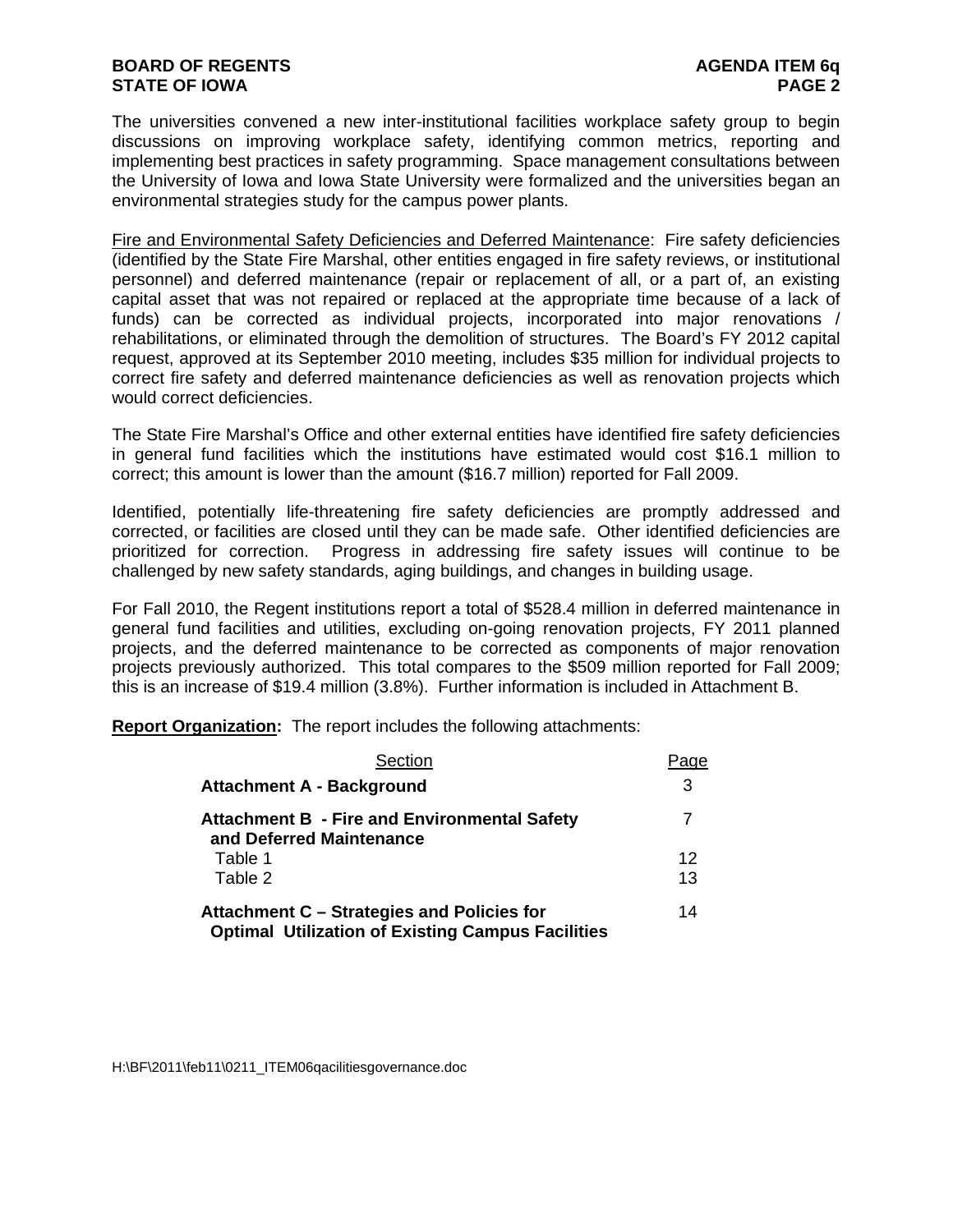## **BACKGROUND**

**Campus Facilities:** Regent facilities total 36.5 million gross square feet (GSF); approximately 35.8 percent of the square footage was constructed during the period 1961-1980, as was approximately 34.4 percent of the 17.8 million GSF of academic/research/administrative space. (The newest of these facilities are more than 30 years of age.) This construction "boom" was similar to the "boom" found among other higher education institutions in the United States.

The age of facilities is one of the factors contributing to the amount of deferred maintenance and the presence of fire safety deficiencies. Renovation provides a means to modernize facilities to meet current needs and to address deferred maintenance and fire safety deficiencies. The following table summarizes, by year of construction, the Regent institutional total gross square footage (GSF) and academic/research/administrative (including Oakdale) total GSF.

|                  |                                      |                     | Academic/Research/                   |                     |
|------------------|--------------------------------------|---------------------|--------------------------------------|---------------------|
|                  | <b>Regent Total Square</b>           |                     | <b>Administrative Square</b>         |                     |
|                  | Footage                              |                     | Footage*                             |                     |
| Years            | <b>GSF</b> of Intial<br>Construction | Percent<br>of Total | <b>GSF</b> of Intial<br>Construction | Percent of<br>Total |
|                  |                                      |                     |                                      |                     |
| Pre-1930         | 5,443,577                            | 14.93               | 3,740,493                            | 20.99               |
| 1931-1950        | 1,689,292                            | 4.63                | 930,472                              | 5.22                |
| 1951-1960        | 2,402,733                            | 6.59                | 907,705                              | 5.09                |
| 1961-1970        | 7,304,806                            | 20.04               | 2,881,768                            | 16.17               |
| 1971-1980        | 5,732,460                            | 15.73               | 3,249,690                            | 18.24               |
| 1981-1990        | 3,599,589                            | 9.87                | 1,642,614                            | 9.22                |
| 1991-2000        | 4,962,444                            | 13.61               | 2,071,463                            | 11.63               |
| $2001 - present$ | 5,318,641                            | 14.59               | 2,393,714                            | 13.43               |
|                  |                                      |                     |                                      |                     |
| Total            | 36,453,542                           | 100.00              | 17,817,919                           | 100.00              |

\*Includes Oakdale

The total square footage by institution, by function, is as follows:

|                  | SUI       | ISU                   | JNI       | <b>ISD</b> | <b>IBSSS</b> | Total      |
|------------------|-----------|-----------------------|-----------|------------|--------------|------------|
| Acad/Res/Admin   | 7,822,850 | 6,814,232             | 2,607,830 | 381,500    | 191,507      | 17,817,919 |
| <b>UIHC</b>      | 3,460,362 |                       |           |            |              | 3,460,362  |
| <b>All Other</b> | 6,449,336 | 6,677,593             | 2,048,332 |            |              | 15,175,261 |
| <b>Total</b>     |           | 17,732,548 13,491,825 | 4,656,162 | 381,500    | 191,507      | 36,453,542 |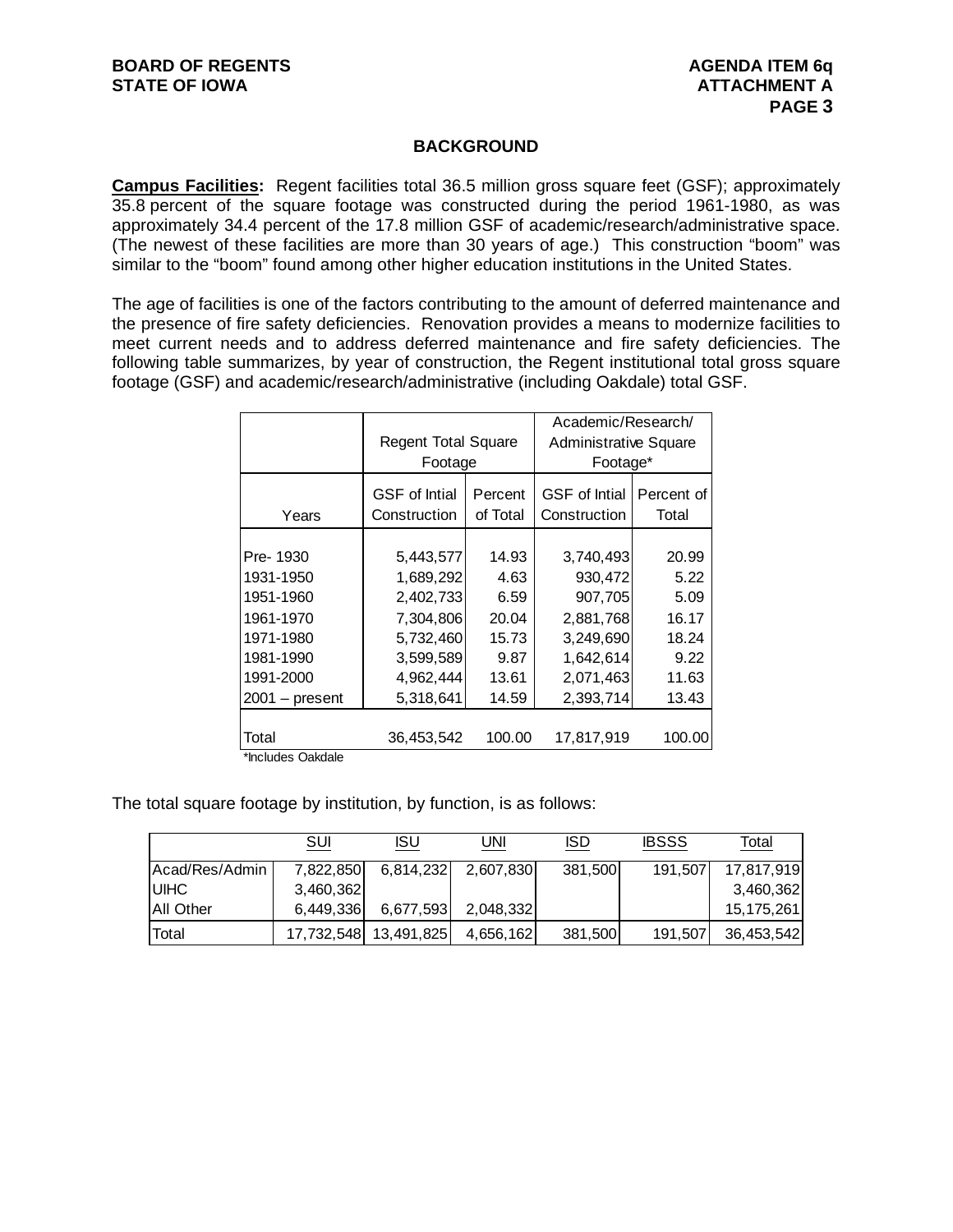# **BOARD OF REGENTS AGENDA ITEM 6q STATE OF IOWA ATTACHMENT A**

**Capital Expenditures:** Since FY 2006, the Regent institutions have expended more than \$1.2 billion for capital projects with project costs exceeding \$250,000.

|            |      |         |      |         | $$$ in millions) |            | Projects with Costs Exceeding \$250,000 - All Funds* |         |                |         |
|------------|------|---------|------|---------|------------------|------------|------------------------------------------------------|---------|----------------|---------|
|            |      | FY 2006 |      | FY 2007 |                  | FY 2008    |                                                      | FY 2009 |                | FY 2010 |
|            | #    |         | #    |         | #                |            | #                                                    |         | #              |         |
|            | Proj | Exp     | Proj | Exp     | Proj             | Exp        | Proj                                                 | Exp     | Proj           | Exp     |
| SUI        | 183  | \$168.1 | 147  | \$133.2 | 144              | 93.0<br>\$ | 167                                                  | \$162.1 | 194            | \$147.5 |
| <b>ISU</b> | 69   | 38.6    | 61   | 62.4    | 66               | 96.2       | 81                                                   | 104.1   | 65             | 103.0   |
| UNI        | 23   | 26.3    | 21   | 28.9    | 22               | 24.9       | 28                                                   | 21.8    | $\frac{38}{5}$ | 18.5    |
| Total      | 275  | \$233.0 | 229  | \$224.5 | 232              | \$214.1    | 276                                                  | \$288.0 | 297            | \$269.0 |

The following table compares institutional expenditures for FY 2006 – FY 2010.

\* As submitted by the institutions to the Board Office on capital project status reports.

The expenditures are from all sources of funds including capital appropriations; building renewal (repair) funds; institutional road funds; gifts and grants; income from treasurer's temporary investments; proceeds of academic building, dormitory, telecommunications, and other revenue bond issues; and university hospitals building usage funds and revenue bonds.

**Optimal Utilization of Facilities:** In May 2006**,** the Board adopted policies and procedures on the optimal utilization of facilities. These policies are included in Attachment C on page 14.

To balance and align current space requests with long-range goals, decisions about space at the University of Iowa are reviewed and coordinated with the Campus Master Plan. Facilities Management's Space Planning & Utilization unit works directly with the Office of the Provost, Office of the Vice President for Research, departmental executive officers and deans, and others on space allocations and assignments. The majority of day-to-day space needs are accommodated by reassigning existing space. However, as the University steps up its building renewal efforts and with many temporary reassignments due to flood damage, there are challenges in identifying swing space for the temporary relocation of the occupants while space is renovated. The University uses the Space Information Management System, a webaccessible database, which provides one central and reliable record of campus space, including the University of Iowa Hospitals and Clinics.

Iowa State University reports that it has adopted policies, procedures and practices to provide for the optimal utilization of existing campus facilities; the primary responsibility for the effective and efficient use of space rests with the Facilities Planning and Management (FP&M) Space Management Office, with support from administration. The University's Policy Library states that space is a limited resource owned by the University and available for reallocation to support the University's mission. The University's approach emphasizes that the optimal use of space includes reallocation to meet the best use, remodeling when necessary to provide functionally appropriate facilities to meet program needs, and construction of new space if no other alternative is acceptable or available. One of the elements of the University's new Resource Management Model of budgeting is that units pay the full operating costs of the space they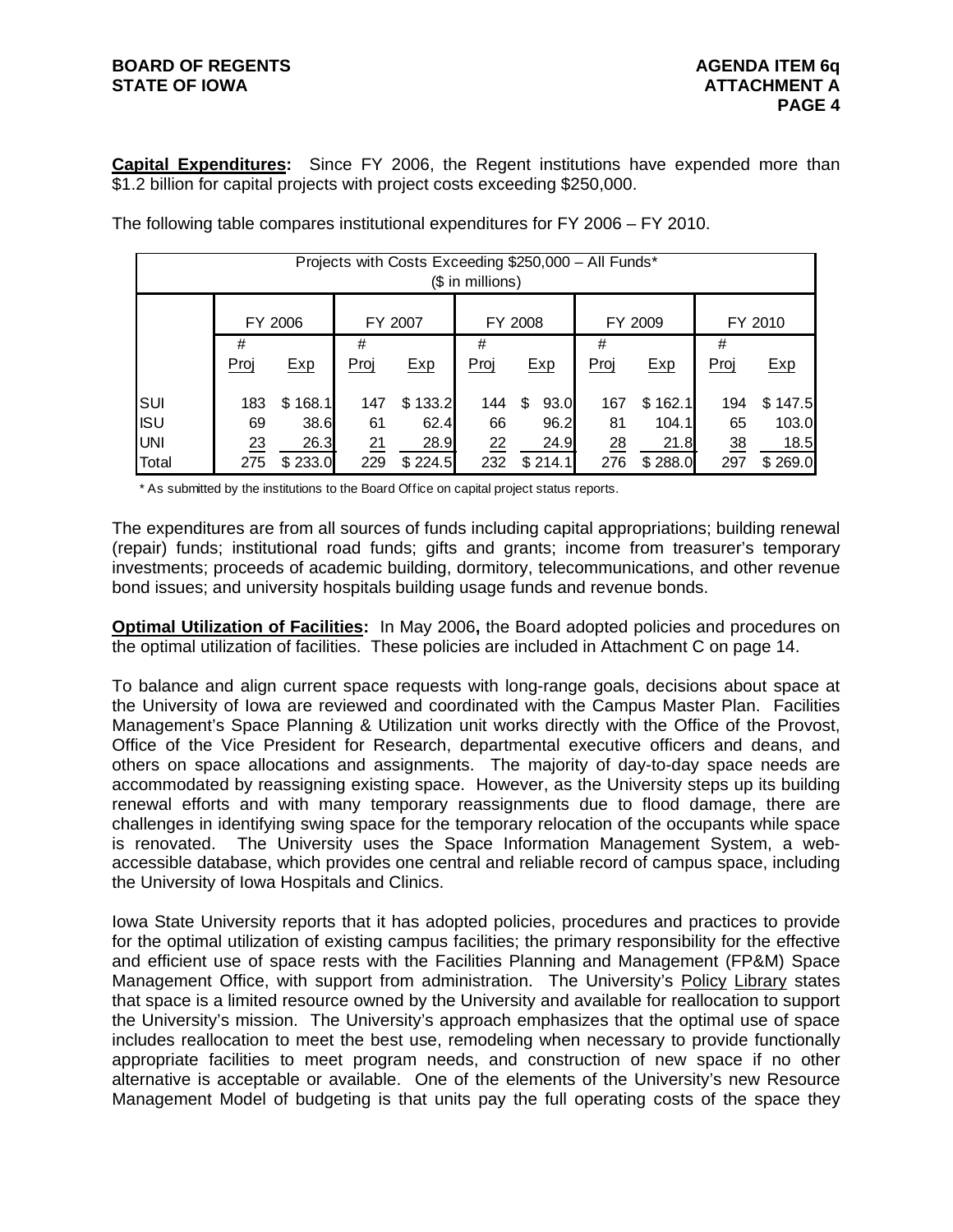occupy and use. The University reports that departments have become more engaged in the preliminary planning and design of capital projects, and in the impact of decisions made at these early stages on a project's life cycle costs.

The University of Northern Iowa has established principles and procedures stating that space on campus should be utilized for the maximum benefit of the entire University. All instructional space assignments are made by the Registrar's Office, which may assign University classrooms or laboratories to a specific college or department for priority use while retaining the authority to schedule the space when not in use. The University's Facilities Planning Advisory Committee serves as the recommending body to the President's Cabinet regarding space assignment and utilization, and capital program development and related issues.

The Iowa School for the Deaf utilizes its space as effectively as possible. Portions of facilities that are no longer needed for School functions have been leased out; the School reports that the relationships developed through these leases have been beneficial to all parties.

The Iowa Braille and Sight Saving School continues to improve efficiency and productivity of services supported by the Vinton site, faculty and staff, including development of flexible and innovative services delivered in regional locations as needed; the School continued to work with Iowa State University to develop and implement processes and procedures to ensure efficient use of physical facilities. AmeriCorps NCCC established its North Central Regional site at the School in June, 2008; renovation projects were recently completed to accommodate an increased number of corps members at the site. As of July 1, 2010, all buildings on the School's campus were occupied and utilized.

**Institutional Cooperation / Coordination:** Iowa's public universities continue to work together and coordinate efforts related to facilities. This collaboration allows the universities to share best practices and to pool resources to investigate and pursue innovative and cost saving approaches. Regularly scheduled meetings are held for custodial operations, maintenance, utilities, energy management, design and construction, landscape services and interior design personnel. Iowa State University Facilities Planning and Management is responsible for the administration of capital projects at the two special schools and provides technical consultation as needed. Iowa State University's Environmental Health and Safety Office continues to provide training and monitors compliance for asbestos, lead, chemical management and safety policies at the special schools.

Some of the collaborative and coordinated efforts highlighted in this year's institutional reports are:

- Collaborating on the development of integrated design/construction processes.
- On-going collaborative monitoring of a common ash disposal site in Blackhawk County, with costs shared by the universities, enhancing consistency and cost efficiency in developing monitoring plans, paying for the monitoring wells and coordinating ground water testing.
- Partnering among university utility, building maintenance, grounds, and custodial staffs on common issues.
- Sharing service contracts for environmental emissions testing, hazardous and universal waste disposal, electronic waste recycling, and boiler water chemical treatment.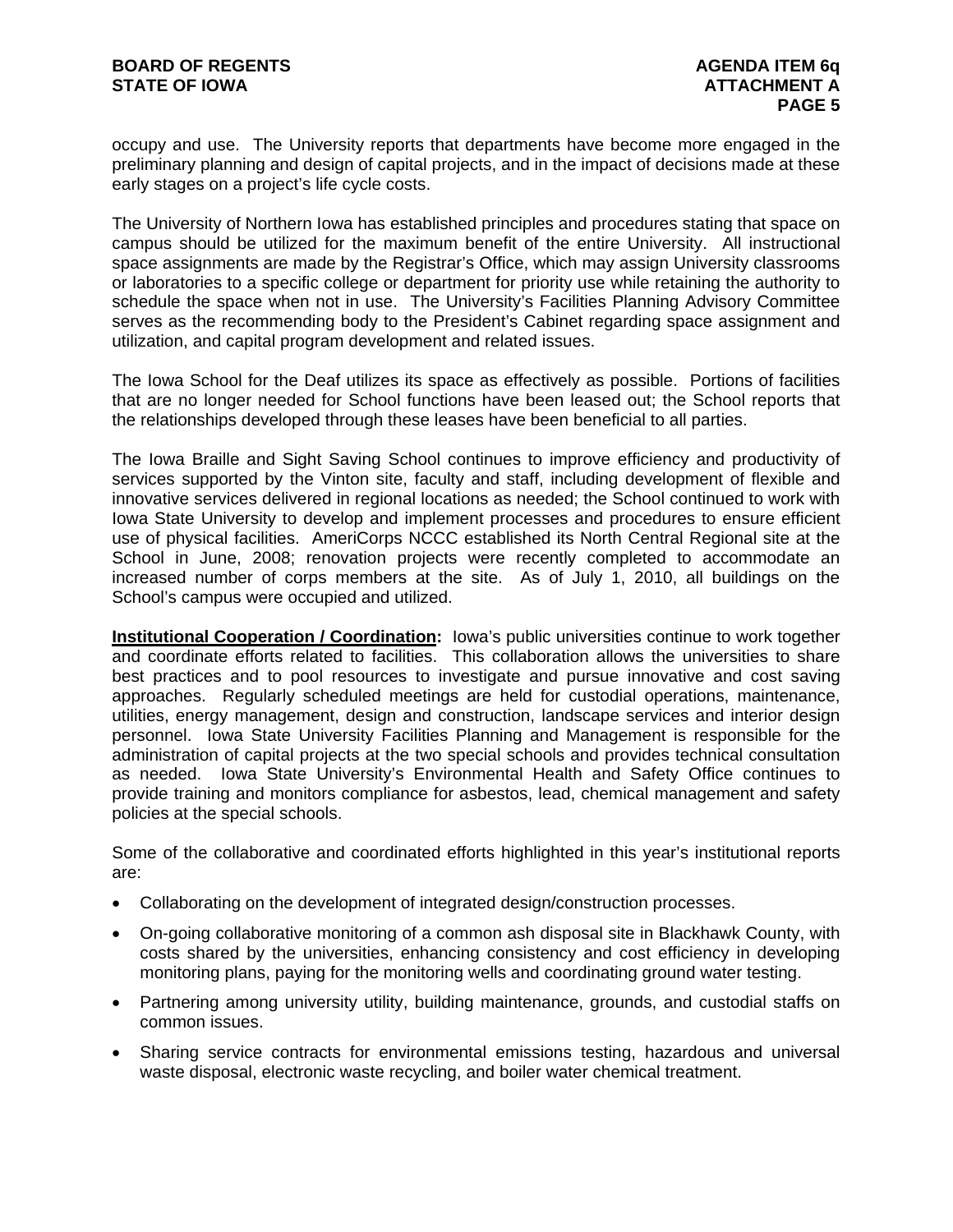# **BOARD OF REGENTS AGENDA ITEM 6q STATE OF IOWA ATTACHMENT A**

- Entering into a contract with AmSan, led by the University of Northern Iowa, in collaboration with the University of Iowa, for green custodial products with vendor supplied training, including cleaning supplies, rough paper, paper towels and other supplies.
- Developing a maintenance, repair and operations contract for all Regent institutions with a firm that has a breadth of inventory to meet a significant amount of equipment and maintenance supply items utilized by the facilities staffs; this contract replaces a similar contract that the University of Iowa had for a number of years.
- Collaborating to address the impact and implement the new National Fire Protection Agency Arc Flash requirements for safety in the workplace. (An arc flash, an explosive release of energy, takes place when a fault condition or short circuit occurs.)
- Continuing to collaborate on the merit system classification series to allow for staff development and career paths for facilities personnel.
- Collaborating by Iowa State University and University of Northern Iowa staffs on the implementation and processes associated with the FAMIS facilities management software and CentricProject project management collaboration software.
- Convening of a new inter-institutional facilities workplace safety group convened to begin discussions on improving workplace safety, identifying common metrics, reporting and implementing best practices in safety programming.
- Formalizing of space management consultations between the University of Iowa and Iowa State University by scheduling information-sharing meetings.
- Beginning by the universities of an utilities environmental strategies study to examine the campus power plants.

Iowa's public universities and special schools also continue to expand cooperation and sharing arrangements with the public entities (cities, counties, school districts, conversation boards) in the municipalities in which they are located.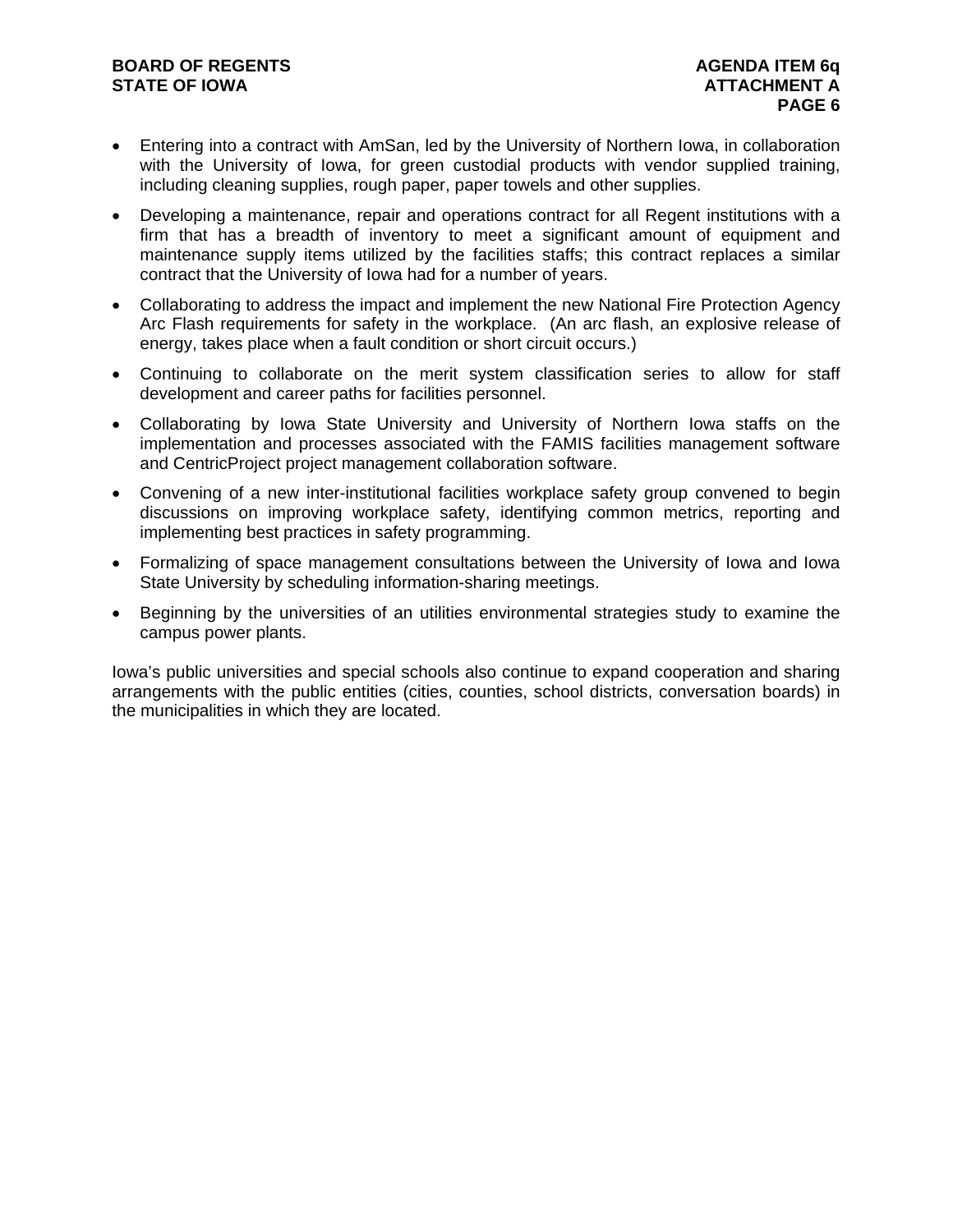# **FIRE AND ENVIRONMENTAL SAFETY AND DEFERRED MAINTENANCE**

#### **BACKGROUND**

**Fire and Environmental Safety:** Fire and environmental safety standards are established by several agencies, including the State Fire Marshal and federal and state governmental regulatory entities. The State Fire Marshal's Office or other external entities may identify deficiencies during campus inspections, or campus personnel may note the deficiencies.

Potentially life-threatening deficiencies are promptly addressed and corrected, or the facilities are closed until they can be made safe. Lesser risks are prioritized using multiple factors including hazard assessments and regulatory requirements. Corrective work is undertaken as funds are available, or the fire safety improvements may be accomplished as part of a renovation project. Each year, there are subtractions to the list as work is accomplished. Additions to the list can result from the altered use of a space, which changes the applicable building code requirements, or the new identification of a deficiency due to different interpretations of the code. Thus, the amount needed to correct the deficiencies does not necessarily decline by the amount that institutions have expended since the previous inspection.

The Regent institutions cooperate with the State Fire Marshal's Office in establishing fire safety priorities; each institution has a systematic method for determining the priority of fire safety improvements to be undertaken. Citations from the Office can be classified as (1) user [housekeeping or procedural items such as use of a doorstop to prop open a door], (2) maintenance [items that require no design and minimal expense, such as door repairs], or (3) other deficiencies [items for which the correction requires an outlay of funds beyond facility management maintenance funds; these items are prioritized].

Environmental safety deficiencies may be identified by campus personnel and regulatory entities. Environmental safety issues include asbestos, lead, underground storage tanks, spill prevention control and countermeasure plans, storm water pollution protection plans, polychlorinated biphenyls (PCBs), mercury, the Clean Air Act, and radioactive sites.

**Deferred Maintenance:** For a number of years, the institutions and Board Office have used the following common definition: Deferred maintenance is the repair or replacement of all, or a part of, an existing capital asset that was not repaired or replaced at the appropriate time because of a lack of funds.

Deferred maintenance is dependent upon time and is sometimes referred to as "capital renewal backlog." Replacement of a building or infrastructure system or component when it should be replaced is building renewal, not deferred maintenance. Deferred maintenance results from inaction on normal maintenance, including planned and preventive maintenance, and renewal and replacement projects.

Adequate funding of regular maintenance can significantly extend the useful lives of facilities and their components. Adequate funding of building renewal is also needed to replace building components.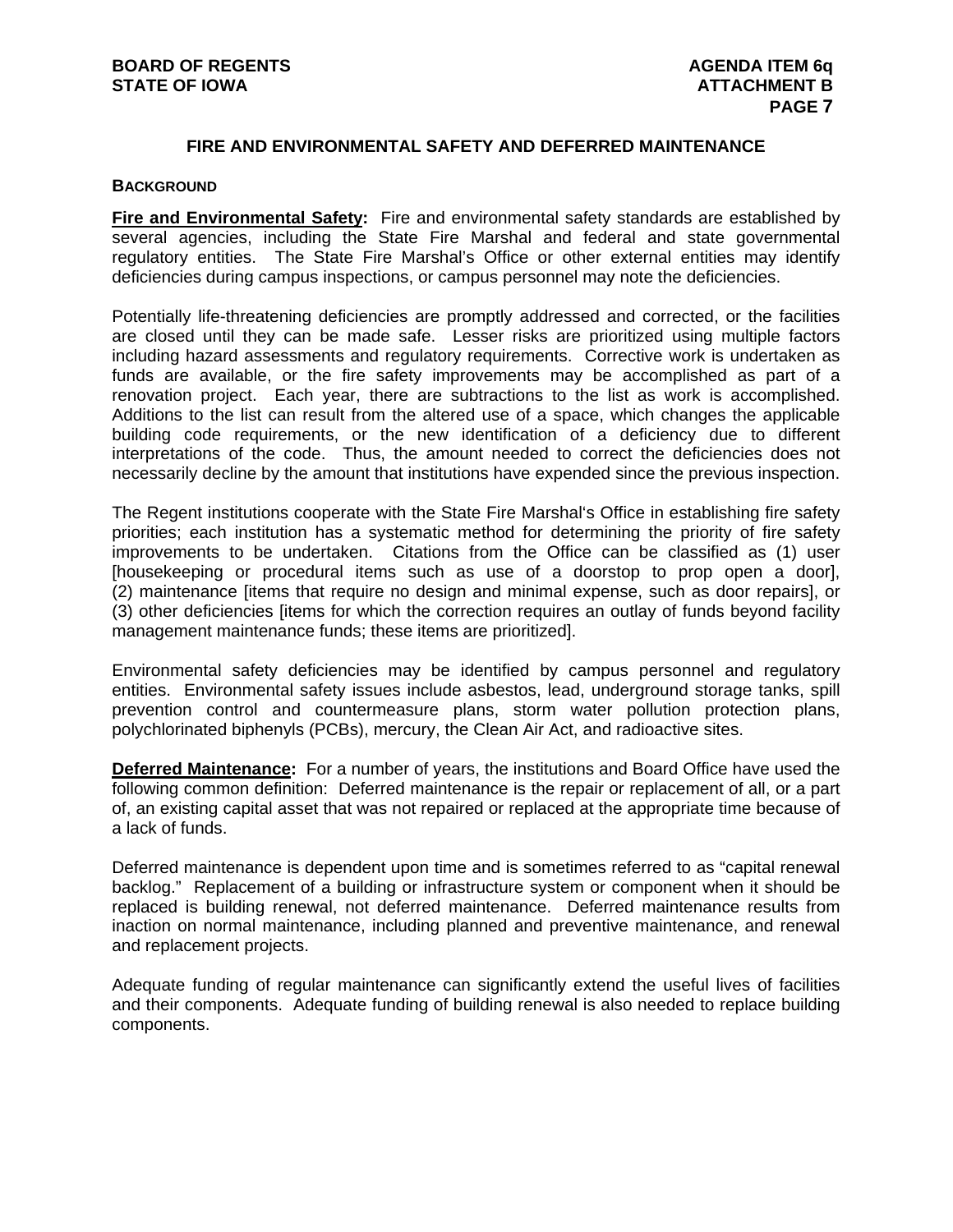Deferred maintenance in higher education is a national problem and is partially the result of building booms that occurred during the 1960s and 1970s. The facilities built at that time have aged and many of their component systems have reached the end of their design lives or have become obsolete.

**Funding Sources:** The Regent institutions have made major efforts to correct fire and environmental safety issues and deferred maintenance over the last several years and have received significant state assistance.

Major funding sources for fire safety and individual deferred maintenance projects (not including deferred maintenance items completed as part of renovations) completed from FY 1993 through FY 2010 at the universities and special schools include: general fund operating budgets (\$138.2 million), utility renewal and replacement funds (\$64.0 million), proceeds from academic building revenue bonds and capital appropriations (\$49.3 million), income from treasurer's temporary investments (\$24.3 million), and UIHC building usage funds (\$20.9 million).

#### **ANALYSIS**

The budget reductions of the last few years have led to an increase in deferred maintenance and hindered the institutions' capabilities to correct fire and environmental safety deficiencies. Maintenance cycles and preventative maintenance activities were delayed or eliminated, placing buildings and occupants more at-risk for unanticipated building system outages. The inabilities to make needed repairs/replacement of roofs, exterior building envelopes, windows, plumbing and electrical systems can cause further damage to the facilities, thus increasing the cost of future repairs.

FY 2010 expenditures represented approximately 0.5% of that fiscal year's \$6.9 billion replacement value of the university and special school general educational facilities. According to national standards, this percentage should, at a minimum, be equal to 1% of the replacement value of the facilities to prevent their further deterioration.

**Fire and Environmental Safety:** As reflected in Table 1 on page 12, fire safety projects completed from FY 1993 (the first year in which data were collected) through FY 2010, totaled \$60.9 million in general fund facilities, including UIHC (an average of \$3.4 million per year). Projects planned for or continued in FY 2011 total \$2.6 million.

The institutions indicate that \$16.1 million are needed to correct fire safety deficiencies in general fund and UIHC facilities identified in past inspections by the State Fire Marshal and other external entities as shown on the following page.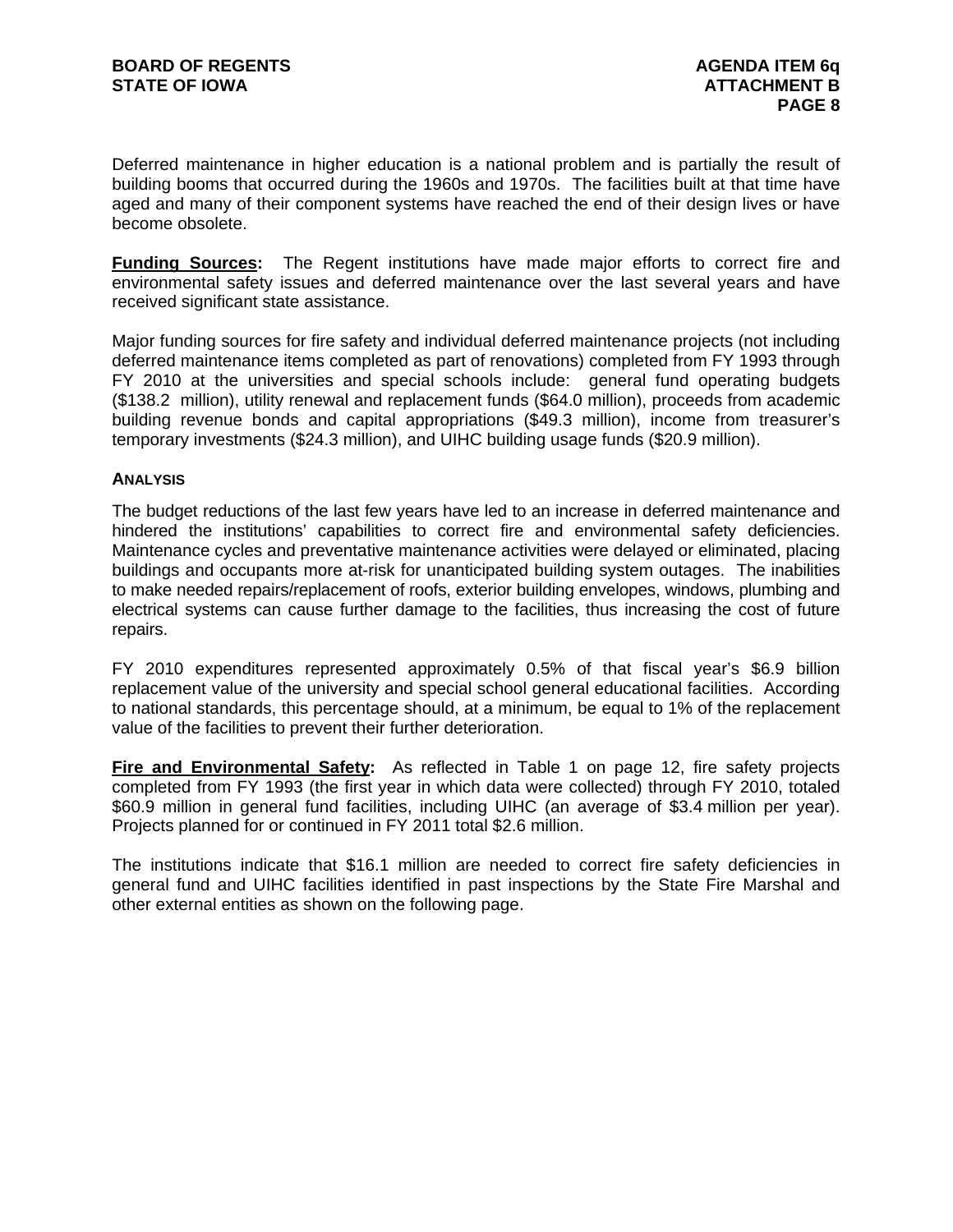## FIRE SAFETY DEFICIENCIES Additional Funding Needed to Correct Fire Safety Deficiencies Identified by External Entities $1$ General Fund Facilities (\$ Thousands)

|                                                                                                                                                                                                                                    | <b>Fall 2010</b> |
|------------------------------------------------------------------------------------------------------------------------------------------------------------------------------------------------------------------------------------|------------------|
|                                                                                                                                                                                                                                    | (FY 2011)        |
| SUI (includes Oakdale)                                                                                                                                                                                                             | \$<br>5,934.2    |
| <b>UIHC</b>                                                                                                                                                                                                                        |                  |
| ISU                                                                                                                                                                                                                                | 9,069.4          |
| UNI                                                                                                                                                                                                                                | 391.3            |
| ISD <sup>2</sup>                                                                                                                                                                                                                   |                  |
| <b>IBSSS</b>                                                                                                                                                                                                                       | 743.9            |
| Total                                                                                                                                                                                                                              | \$<br>16,138.8   |
| <sup>1</sup> Includes items identified by State Fire Marshal's Office<br>and other external entities; excludes w ork in buildings<br>to be demolished, and for w hich w aivers from the<br>State Fire Marshal are to be requested. |                  |
| ${}^{2}$ Excludes w ork w hich w ould be included in the<br>renovation of the east wing of Giangreco Hall.                                                                                                                         |                  |

The total amount reported is approximately \$0.6 million less than the amount reported last fall as the institutions addressed fire safety deficiencies previously identified within available resources. Progress in addressing the deficiencies has been made.

At the University of Iowa, significant progress towards a safer campus was achieved in FY 2010. Improvements were made to the Engineering Research Facility, Eckstein Medical Research Building, Boyd Law Building, Phillips Hall and Maclean Hall, among other facilities.

Progress was also made at Iowa State University. It is important to note that the dollar amount for correction of deficiencies at the University represents a "worse-case scenario." The State Fire Marshal's Office has indicated, in its inspection reports that self-closing devices on all doors leading to exits could be installed or the building sprinkled. The cost for sprinklers is included in the University's report; last year, the University indicated that based upon current monies, it is likely that sprinklers would be installed only when a building undergoes significant renovation. In the buildings not scheduled for renovations, the University would install self-closing devices as funding is identified.

During the past fiscal year, Iowa School for the Deaf completed the installation of fire sprinklers in the remainder of Giangreco Hall along with a new fire alarm annunciation panel for this building. The School will begin the installation of fire sprinklers in the girls' dormitory this fiscal year.

Significant progress was also made at the Iowa Braille and Sight Saving School where sprinklers were installed in Rice and Palmer Halls as required by the State Fire Marshal due to a change in occupancy of the buildings. These facilities now house AmeriCorps NCCC members as does the Cottage where the fire sprinkler system was upgraded and revisions made to the fire alarm system.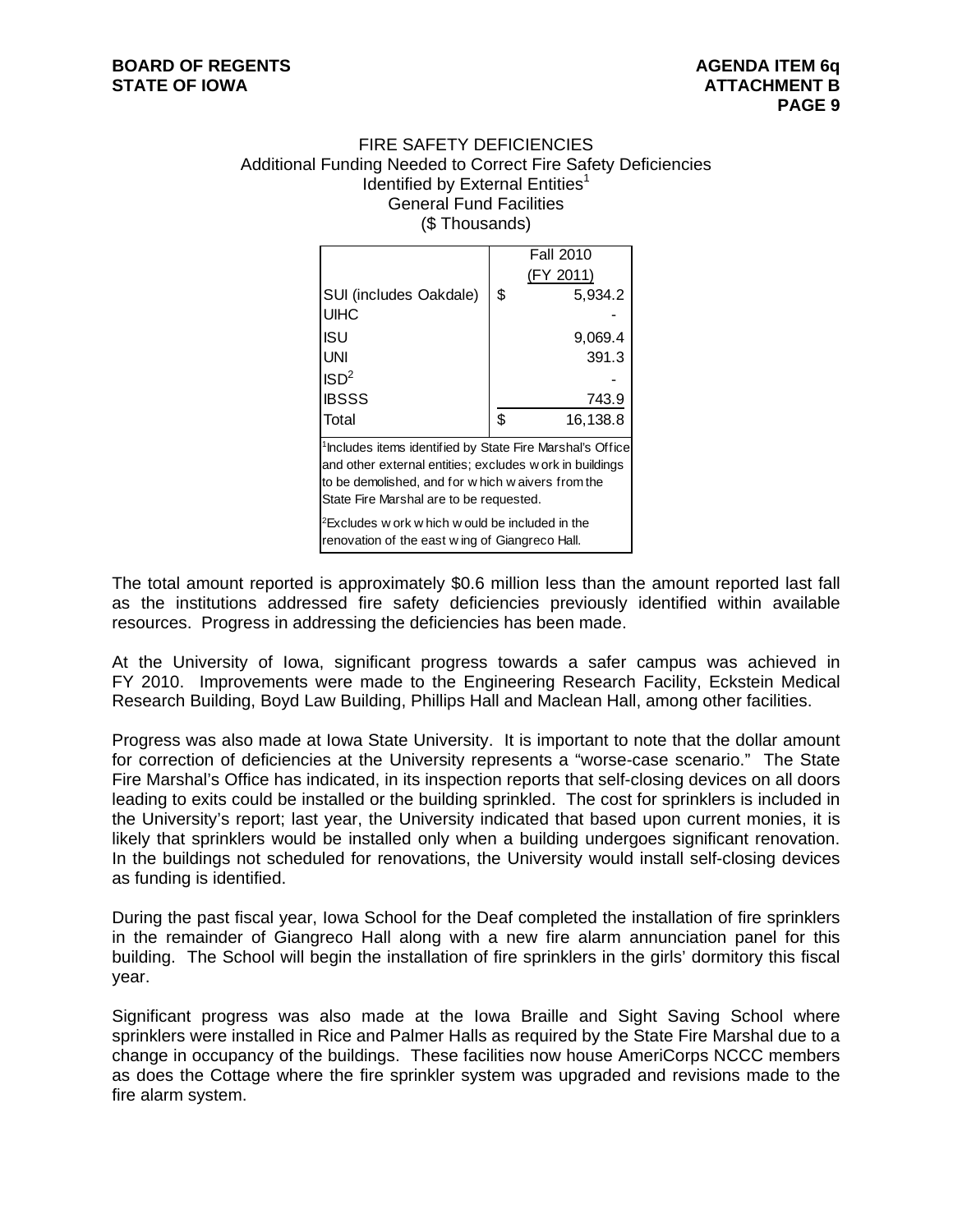Renovation projects (recent, current, funded or planned) have corrected or will correct many fire safety deficiencies. The demolition of campus facilities can also remove fire safety deficiencies. For example, approximately \$2.7 million in fire safety deficiencies will be eliminated through the demolition of Oakdale Hall.

The institutions report that they have developed the necessary plans to address campus environmental safety issues.

**Deferred Maintenance:** As shown in Table 2 on page 13, deferred maintenance totaling \$264.4 million (an average of \$14.7 million per year) from FY 1993 through FY 2010, was corrected in Regent general fund buildings and utilities, not including deferred maintenance corrected as part of renovations. Projects planned for or continued in FY 2011 total \$23.0 million. Major renovation projects which have corrected or will correct a significant amount of deferred maintenance are also included I n Table 2.

The table on page 11 summarizes the deferred maintenance reported by the institutions. (Dollar amounts for projects planned to be undertaken in FY 2011 and the deferred maintenance components of ongoing and funded renovation projects are not included.)

The amount of deferred maintenance reported for Fall 2010 is \$19.4 million (3.8%) higher than the amount reported for Fall 2009. The total amount increased from \$509.0 million to \$528.4 million.

All institutions, with the exception of the Iowa School for the Deaf, report an increase in the dollar amount needed to correct deferred maintenance (Fall 2009 to Fall 2010).

In exercising its facilities stewardship responsibilities, the University of Iowa relies on four basic strategies: 1) ongoing maintenance and operational care of existing facilities, 2) reinvestment in the renewal of long-term physical assets, 3) reduction of the backlog of deferred maintenance, and 4) decommissioning of obsolescent facilities or those with substantial deferred maintenance.

The University of Iowa contracted in 2004 with ISES (a Stone Mountain, Georgia firm) to conduct a facilities assessment. To maintain the currency of its inventory of facilities condition information, the University contracted with ISES in 2009 to return the campus for another assessment of existing facilities. However, the de-appropriation of funds by the state caused the University to suspend the facilities condition analysis during fiscal year 2010. The University is currently planning to have ISES resume work in Fiscal Year 2011 and complete its review in 2012.

Recently, Facilities Management landscape maintenance staff adopted a systematic review of the general fund site areas to develop a better understanding and longer planning horizon for the capital renewal and deferred maintenance needs. This detailed inspection of sites has resulted in a more accurate, but much larger, inventory of deferred maintenance for site work. The information is being used to develop renewal strategies and project scopes.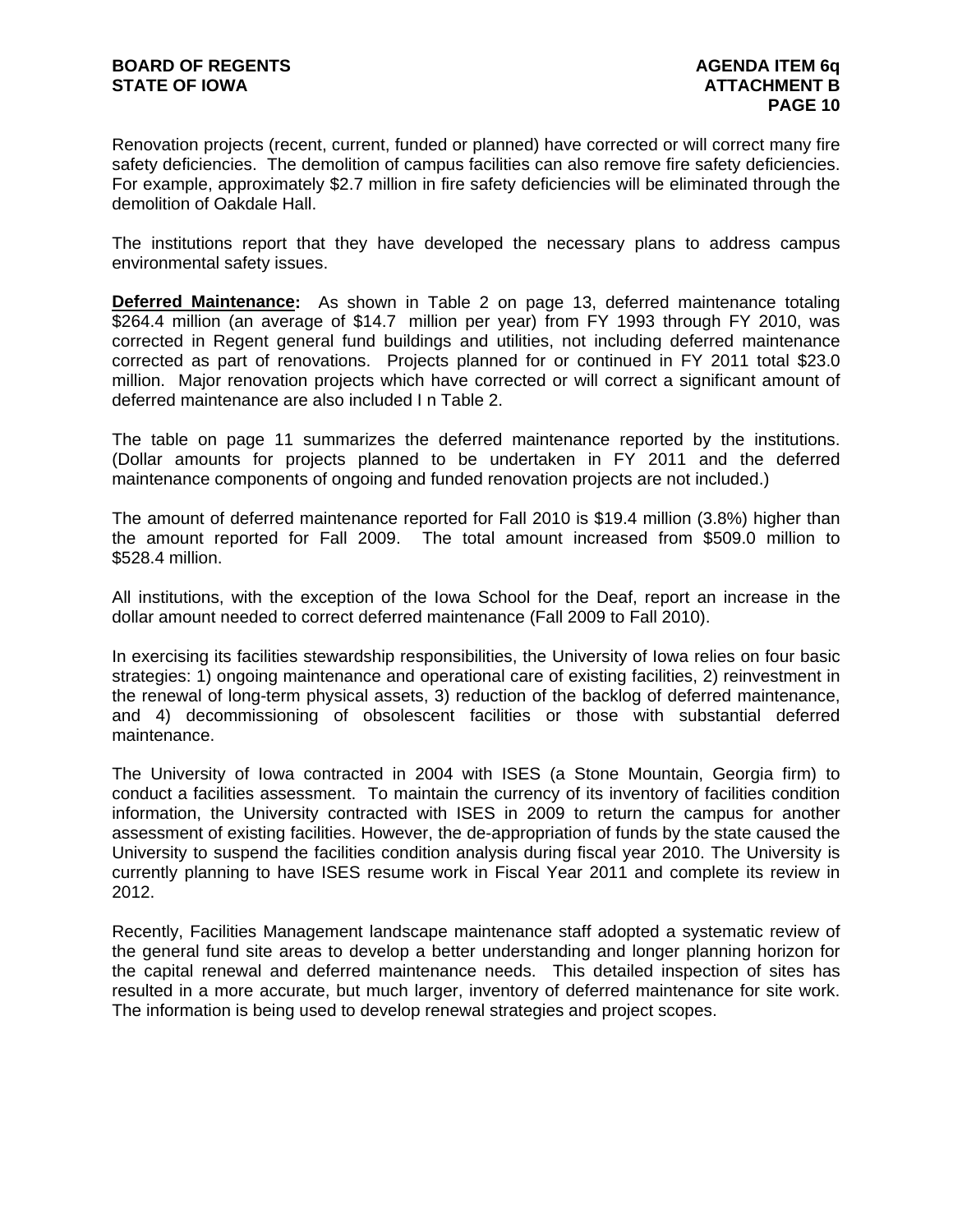Other facilities condition assessments have allowed the University to focus on reducing the energy consumption to help it reduce future costs. Energy conservation efforts have been paired with driving down the backlog of deferred maintenance, capital renewal and plant adaption in existing facilities.

Iowa State University reports that it has a comprehensive, systematic process for identifying its deferred maintenance needs. The methodology involves assessing all general fund buildings in eight different categories. The assessment takes into account the replacement value of the building, the value of the sub-systems within the building, the age of the building and its systems, and the condition of those systems. The process was expanded during FY 2005 to also include building specific assessments to create project estimates for repair and replacement of building system components, such as an air handler, exterior building entrance steps, etc.; the data are entered into the facilities management system which provides data base management.

In FY 2008, the deferred maintenance needs for each building at the University of Northern Iowa were updated from 2003 survey maintenance data, with input by custodial staff and maintenance personnel, and the buildings' occupants. Deferred maintenance was identified by category, i.e. roofs, interiors, etc.

|                                                            |                 | <b>General Fund Facilities and Utilities</b> |                |           |              |             |
|------------------------------------------------------------|-----------------|----------------------------------------------|----------------|-----------|--------------|-------------|
|                                                            |                 | Fall 2010 <sup>1</sup>                       |                |           |              |             |
|                                                            |                 | (\$ Thousands)                               |                |           |              |             |
|                                                            | SU <sup>3</sup> | <b>ISU</b>                                   | UNI            | ISD       | <b>IBSSS</b> | Total       |
| <b>Individual Projects</b>                                 |                 |                                              |                |           |              |             |
| Buildings <sup>2</sup>                                     | \$109,011.3     | \$187,718.7                                  | \$25,587.7     | \$612.0   | \$942.0      | \$323,871.7 |
| <b>Utilities</b>                                           | 43,230.0        | 11,048.5                                     | 1,084.5        | 1,090.0   | 34.0         | 56,487.0    |
| Subtotal                                                   | \$152,241.3     | \$198,767.2                                  | \$26,672.2     | \$1,702.0 | \$976.0      | \$380,358.7 |
| Included within Five Year Capital Plan (FY 2012 - FY 2016) |                 |                                              |                |           |              |             |
| Buildings <sup>2</sup>                                     | 82,008.1<br>\$  | \$<br>11,580.5                               | \$38,446.3     | \$        | \$.          | \$132,034.9 |
| <b>Utilities</b>                                           |                 |                                              | 16,031.0       |           |              | 16,031.0    |
| Subtotal                                                   | \$<br>82,008.1  | \$<br>11,580.5                               | \$54,477.3     | \$        | \$           | \$148,065.9 |
| <b>Grand Total</b>                                         |                 |                                              |                |           |              |             |
| <b>Buildings</b>                                           | \$191,019.4     | \$199,299.2                                  | \$<br>64,034.0 | \$612.0   | \$942.0      | \$455,906.6 |
| <b>Utilities</b>                                           | 43,230.0        | 11,048.5                                     | 17,115.5       | 1,090.0   | 34.0         | 72,518.0    |
| Total                                                      | \$234,249.4     | \$210,347.7                                  | \$81,149.5     | \$1,702.0 | \$976.0      | \$528,424.6 |

 1Excludes dollar amounts for projects to be undertaken in FY 2011, those to be funded through previously authorized 2Includes site w ork. academic building revenue bonds; and the deferred maintenance components of ongoing renovation projects.

 Clapp for w hich the Board has authorized proceeding w ith razing the facilities. 3Excludes deferred maintenance in the Art Building East (excluding original 1936 building) and Hancher / Voxman

The University of Iowa Hospitals and Clinics has not reported any deferred maintenance and indicates that it does not have any maintenance needs that meet the definition of deferred maintenance.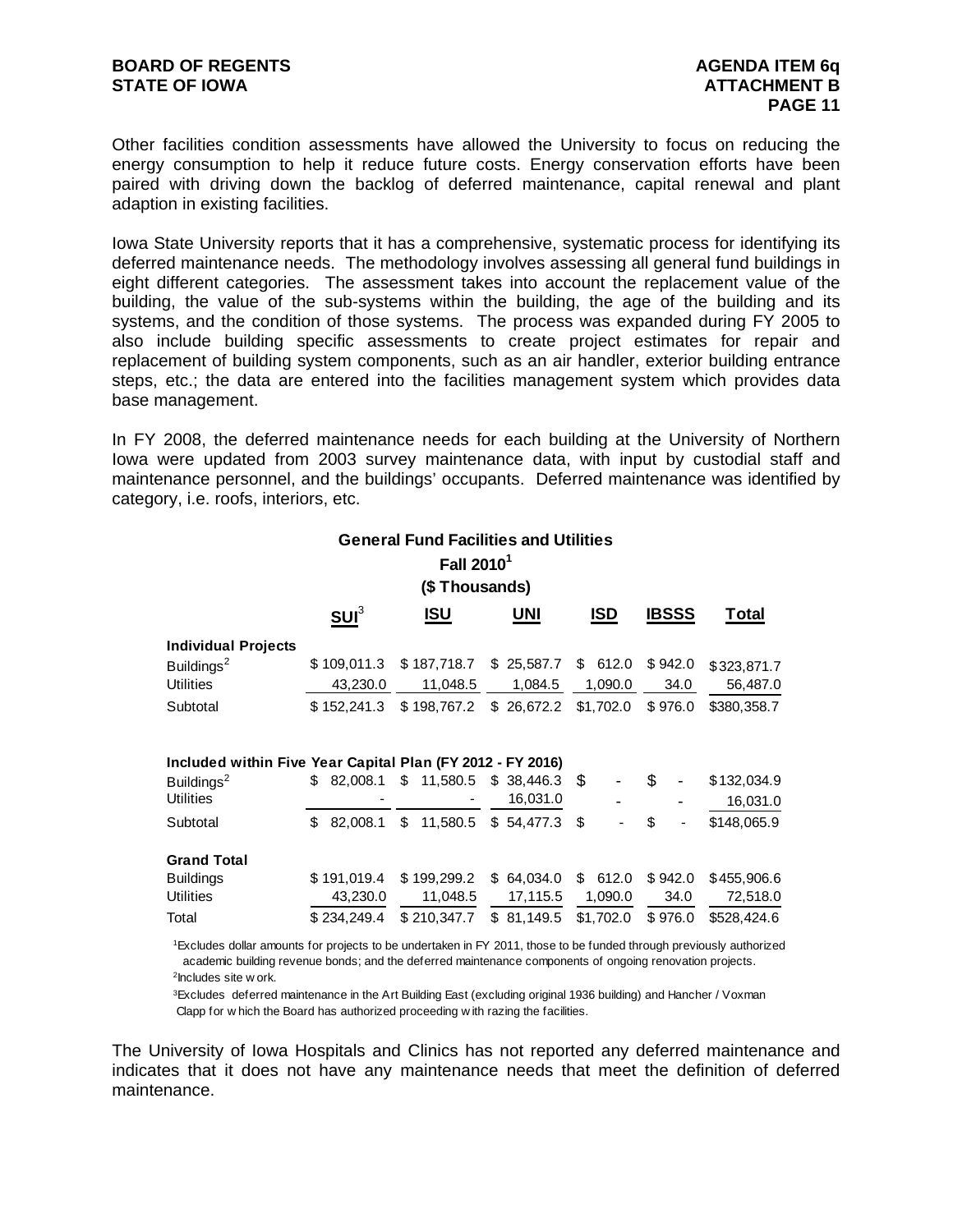|                                                                                                                                                                                                         |          |                    |   | TABLE 1                                                                             |           |                  |   |                |                   |           |                   |           |                    |
|---------------------------------------------------------------------------------------------------------------------------------------------------------------------------------------------------------|----------|--------------------|---|-------------------------------------------------------------------------------------|-----------|------------------|---|----------------|-------------------|-----------|-------------------|-----------|--------------------|
|                                                                                                                                                                                                         |          |                    |   | BOARD OF REGENTS, STATE OF IOWA<br>GENERAL FUND FACILITIES<br>FIRE SAFETY PROJECTS* |           |                  |   |                |                   |           |                   |           |                    |
|                                                                                                                                                                                                         |          |                    |   | (\$Thousands)                                                                       |           |                  |   |                |                   |           |                   |           |                    |
|                                                                                                                                                                                                         |          | $\frac{1}{2}$      |   | <b>UIHC</b>                                                                         |           | <u>so</u>        |   | 킭              | <u>GD</u>         |           | <b>IBSSS</b>      |           | <b>Total</b>       |
| Projects:                                                                                                                                                                                               |          |                    |   |                                                                                     |           |                  |   |                |                   |           |                   |           |                    |
| Completed Projects:                                                                                                                                                                                     |          |                    |   |                                                                                     |           |                  |   |                |                   |           |                   |           |                    |
| FY 1993                                                                                                                                                                                                 | ↮        | 1,476.5            | ↮ | 507.3                                                                               | ↮         | 1,135.6          | ↮ | 551.3          |                   | ക         | 11.0              | ↮         | 3,681.7            |
| $-4.1994$                                                                                                                                                                                               |          | 721.2              |   | 619.2                                                                               |           | 365.6            |   | 447.3          | 111.5<br>↮        |           | 6.9               |           | 2,271.7            |
| FY 1995                                                                                                                                                                                                 |          | 1,664.2            |   | 619.4                                                                               |           | 153.6            |   | 62.5           | 97.5              |           | 10.9              |           | 2,608.1            |
| FY 1996                                                                                                                                                                                                 |          | 2,233.4            |   | 55.0                                                                                |           | 2,163.7          |   | 83.6           | 211.5             |           | 4.0               |           | 4,751.2            |
|                                                                                                                                                                                                         |          | 1,320.0            |   | 380.0                                                                               |           | 235.8            |   | 63.8           | 91.5              |           | 41.2              |           | 2,132.3            |
|                                                                                                                                                                                                         |          | 1,401.0            |   | 1,552.3                                                                             |           | 735.9            |   | 126.3          | 125.0             |           | $\overline{8}$ .1 |           | 3,948.6            |
|                                                                                                                                                                                                         |          | 1,696.0            |   | 1,880.8                                                                             |           | 288.0            |   | 12.2           | 225.0             |           | $8\overline{4}$   |           | 4,110.4            |
|                                                                                                                                                                                                         |          | 1,272.0            |   | 2,335.0                                                                             |           | 219.0            |   | 64.3           | 12.0              |           | $\frac{0}{1}$     |           | 3,903.3            |
|                                                                                                                                                                                                         |          | 944.0              |   | 2,071.7                                                                             |           | 538.3            |   | 77.5           | $\overline{1}$ .0 |           |                   |           | 3,632.5            |
|                                                                                                                                                                                                         |          | 718.0              |   | 1,322.7                                                                             |           | 542.8            |   | 8.2            | 25.0              |           |                   |           | 2,616.7            |
| FY 1997<br>FY 1998<br>FY 1998<br>FY 2001<br>FY 2002<br>FY 2003                                                                                                                                          |          | 930.0              |   | 1,377.0                                                                             |           | 336.9            |   | 26.3           | 23.0              |           | 65.0              |           | 2,758.2            |
| FY 2004<br>FY 2005<br>FY 2006                                                                                                                                                                           |          | 1,554.5            |   | 915.9                                                                               |           | 295.5            |   | 25.0           | 6.0               |           |                   |           | 2,796.9            |
|                                                                                                                                                                                                         |          | 1,502.0            |   | 2,103.0                                                                             |           | 177.0            |   | 25.0           | 25.0              |           |                   |           | 3,832.0            |
|                                                                                                                                                                                                         |          | 1,637.0            |   | 2,058.6                                                                             |           | 215.9            |   | 30.0           |                   |           | $\ddot{ }$ :      |           | 3,943.2            |
| FY 2007                                                                                                                                                                                                 |          | 978.3              |   | 650.0                                                                               |           | 928.6            |   | 36.0           | 75.0              |           | 4.7               |           | 2,672.6            |
| $-Y2008$                                                                                                                                                                                                |          | 1,128.2            |   | 676.4                                                                               |           | 470.0            |   | 80.2           | 700.0             |           | 343.3             |           | 3,398.1            |
| <b>EOOS</b>                                                                                                                                                                                             |          | 1,373.0            |   | 1,760.1                                                                             |           | 700.5            |   | 80.2           | 30.0              |           | 507.3             |           | 4,451.1            |
| $-Y 2010$                                                                                                                                                                                               |          | 1,705.1            |   |                                                                                     |           | 392.0            |   | 52.7           | 405.0             |           | 872.6             |           | 3,427.4            |
| Subtotal                                                                                                                                                                                                | ↮        | 24,254.4           | ↮ | 20,884.4                                                                            | ↮         | 9,894.7          | ↮ | 1,852.4        | \$2,164.0         | ↮         | 1,886.1           | ↮         | 60,936.0           |
| Projects Planned for or Continued in FY 2011                                                                                                                                                            | ↮        | 1,331.4            | ↮ | 350.0                                                                               | ↮         | 460.0            | ↮ | 75.0           | 278.0<br>$\theta$ | ↮         | 132.0             | ↮         | 2,626.4            |
| Total                                                                                                                                                                                                   | ↮        | 25,585.8           | ↮ | 21,234.4                                                                            | ↮         | 10,354.7         | ↮ | 1,927.4        | \$2,442.0         | ↮         | 2,018.1           | ↮         | 63,562.4           |
| By Source of Funds:                                                                                                                                                                                     |          |                    |   |                                                                                     |           |                  |   |                |                   |           |                   |           |                    |
| Building Renewal / General University                                                                                                                                                                   | ↮        | 12,600.8           |   |                                                                                     | ↮         | 5,695.1          | ↮ | 925.3          | 820.0<br>↮        | ↮         | 1,547.8           | ↔         | 21,589.0           |
| Income from Treasurer's Temporary Investments<br>Academic Building Revenue Bonds                                                                                                                        |          | 8,270.8<br>3,150.2 |   |                                                                                     |           | 2,720.8<br>542.8 |   | 826.0<br>174.8 |                   |           |                   |           | 8,988.4<br>6,697.0 |
| Special and Capital Appropriations                                                                                                                                                                      |          | 1,000.0            |   |                                                                                     |           | 1,000.0          |   |                | 885.0             |           | 409.3             |           | 3,294.3            |
| University Hospital Building Usage Funds                                                                                                                                                                |          |                    | ↮ | 21,234.4                                                                            |           |                  |   |                |                   |           |                   |           | 21,234.4           |
| Other                                                                                                                                                                                                   |          | 564.0              |   |                                                                                     |           | 396.0            |   | $\frac{3}{2}$  | 737.0             |           | 61.0              |           | 1,759.3            |
| Total                                                                                                                                                                                                   | $\theta$ | 25,585.8           | ↮ | 21,234.4                                                                            | $\bullet$ | 10,354.7         | ↮ | 1,927.4        | \$2,442.0         | \$2,018.1 |                   | $\bullet$ | 63,562.4           |
| Does not include fire safety components of major renovation projects.                                                                                                                                   |          |                    |   |                                                                                     |           |                  |   |                |                   |           |                   |           |                    |
| "SUI - Excludes UHC; includes projects approved and funded for FY 93- FY 03; for FY 1993 also includes projects completed with Academic Building Revenue Bonds, 1991. Includes fire safety improvements |          |                    |   |                                                                                     |           |                  |   |                |                   |           |                   |           |                    |
| in Old Capitol - Fire Restoration and Buildings Improvements and Chemistry Renovation projects.<br>**Includes fire safety components of renovation projects.                                            |          |                    |   |                                                                                     |           |                  |   |                |                   |           |                   |           |                    |
|                                                                                                                                                                                                         |          |                    |   |                                                                                     |           |                  |   |                |                   |           |                   |           |                    |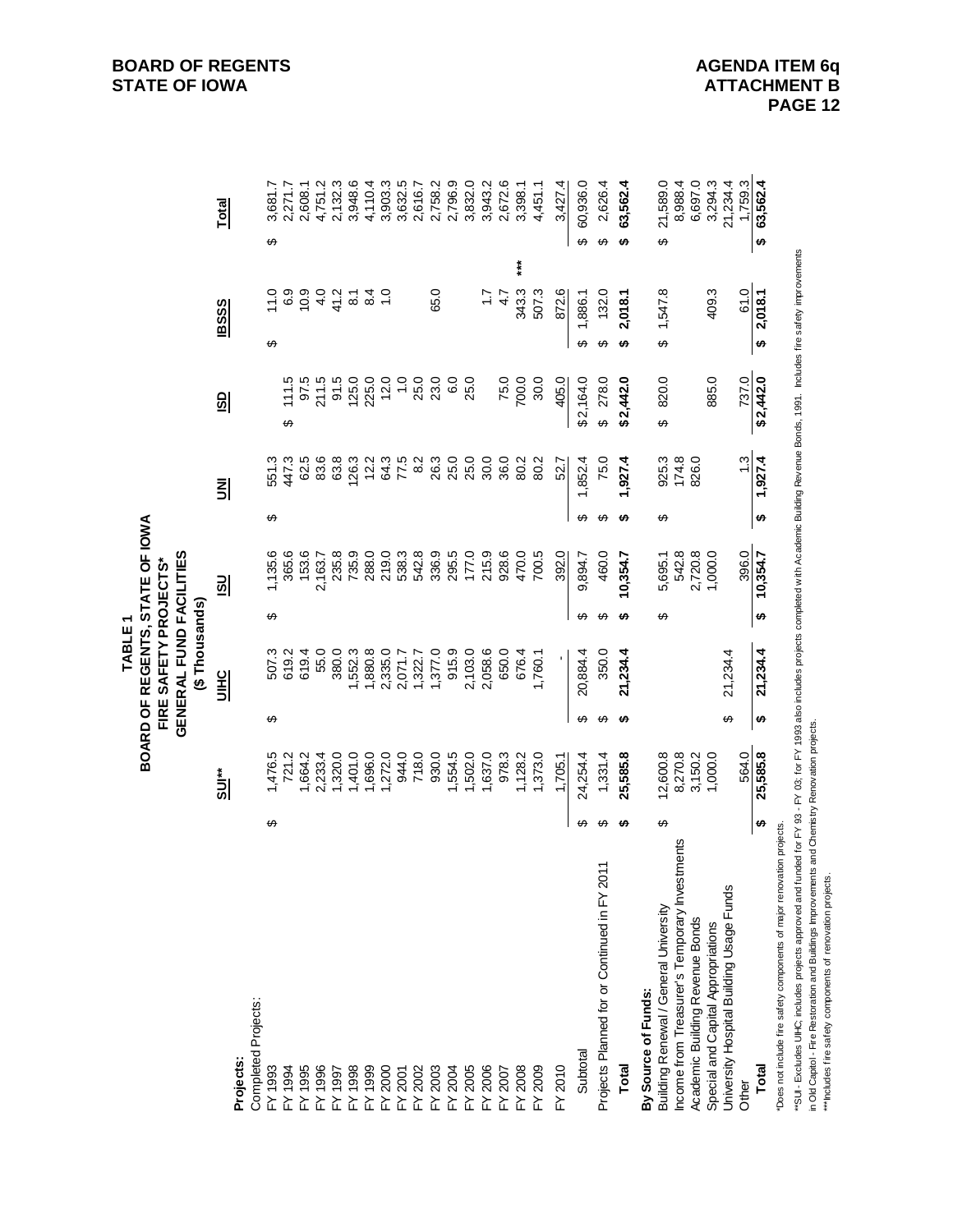|                                                                                                                                                                                                                                                                                                               |    | BOARD OF REGENTS, STATE OF IOWA FY 1993 - FY 2011 | <b>TABLE 2</b> |                      |     |                    |    |                |              |                |           |                      |
|---------------------------------------------------------------------------------------------------------------------------------------------------------------------------------------------------------------------------------------------------------------------------------------------------------------|----|---------------------------------------------------|----------------|----------------------|-----|--------------------|----|----------------|--------------|----------------|-----------|----------------------|
| RENOVATION PROJECTS WHICH INCLUDE CORRECTION OF DEFERRED MAINTENANCE<br>GENERAL FUND BUILDING AND UTILITY DEFERRED MAINTENANCE PROJECTS AND                                                                                                                                                                   |    |                                                   |                |                      |     |                    |    |                |              |                |           |                      |
|                                                                                                                                                                                                                                                                                                               |    |                                                   | (\$thousands)  |                      |     |                    |    |                |              |                |           |                      |
| Deferred Maintenance Projects:<br>Completed Projects:*                                                                                                                                                                                                                                                        |    | 5ll                                               |                | $\frac{1}{2}$        |     | 킭                  |    | $\frac{5}{2}$  | <b>IBSSS</b> |                |           | <b>Total</b>         |
| FY 1993                                                                                                                                                                                                                                                                                                       | ↮  | 6,591.9                                           | ↔              | 970.2                | မာ  | 1,593.4            | œ  | 45.0           | €            | 16.1           | œ         | 9,216.6              |
| FY 1994                                                                                                                                                                                                                                                                                                       |    | 2,881.6                                           |                | 1,881.1              |     | 1,459.6            |    | 543.5          |              | 75.9           |           | 6,841.7              |
| FY 1995                                                                                                                                                                                                                                                                                                       |    | 4,922.1                                           |                | 7,805.3              |     | 1,703.1            |    | 148.0          |              | 24.8           |           | 14,603.3             |
| FY 1996                                                                                                                                                                                                                                                                                                       |    | 6,571.3                                           |                | 6,944.4              |     | 2,581.3            |    | 173.0          |              | 207.8          |           | 16,477.8             |
| FY 1998<br>FY 1997                                                                                                                                                                                                                                                                                            |    | 3,053.0<br>3,262.6                                |                | 2,953.8<br>3,495.3   |     | 2,256.7            |    | 282.5<br>133.1 |              | 172.5<br>95.6  |           | 8,701.8<br>8,681.0   |
| FY 1999                                                                                                                                                                                                                                                                                                       |    | 2,928.8                                           |                | 3,492.2              |     | 3,435.2<br>1,677.7 |    | 470.0          |              | 36.8           |           | 10,363.0             |
| FY 2000                                                                                                                                                                                                                                                                                                       |    | 6,375.4                                           |                | 5,522.2              |     | 3,859.1            |    | 758.0          |              | 595.1          |           | 17,109.8             |
| FY 2001                                                                                                                                                                                                                                                                                                       |    | 3,798.2                                           |                | 6,104.2              |     | 858.7              |    | 485.0          |              | 49.1           |           | 11,295.2             |
| FY 2002                                                                                                                                                                                                                                                                                                       |    | 2,598.9                                           |                | 2,463.9              |     | 3,442.6            |    | 660.0          |              | 1,159.8        |           | 10,325.2             |
| 2003<br>≿์                                                                                                                                                                                                                                                                                                    |    | 7,377.6                                           |                | 4,194.8              |     | 439.4              |    | 165.0          |              | 69.3<br>56.0   |           | 12,246.1             |
| 2004<br>.<br>ک                                                                                                                                                                                                                                                                                                |    | 7,154.0                                           |                | 4,187.5              |     | 761.5              |    | 596.3          |              |                |           | 12,755.3             |
| FY 2005                                                                                                                                                                                                                                                                                                       |    | ŧ<br>9,695.8                                      |                | 5,253.1              |     | 1,400.0            |    | 625.0          |              | 53.0           |           | 17,026.9             |
| FY 2006                                                                                                                                                                                                                                                                                                       |    | ŧ<br>ŧ<br>12,434.8                                |                | 2,764.8              |     | 964.8              |    | ,040.0         |              | 23.8           |           | 17,228.2             |
| FY 2008<br>2007<br>$\sum$                                                                                                                                                                                                                                                                                     |    | $\ddot{*}$<br>12,464.0                            |                | 3,498.9<br>4,966.3   |     | 1,710.0            |    | 160.0          |              | 320.5<br>967.9 |           | 19,620.8             |
| FY 2009                                                                                                                                                                                                                                                                                                       |    | $\ddot{\ddot{\ast}}$<br>15,780.6<br>9,847.2       |                | 3,936.0              |     | 910.2<br>3,022.6   |    | 195.0<br>217.5 |              | 335.9          |           | 21,352.6<br>17,359.2 |
| 2010<br>。<br>「                                                                                                                                                                                                                                                                                                |    | 9,046.3                                           |                | 10,521.7             |     | 2,757.9            |    | 250.0          |              | 605.3          |           | 33, 181.2            |
| Subtotal                                                                                                                                                                                                                                                                                                      | မာ | 36,784.1                                          | Θ              | 30,955.7             |     | 34,833.8           |    | 6,946.9        | Θ            | 865.2          | f۵        | 264,385.7            |
| Projects Planned for or Continued in FY 2011                                                                                                                                                                                                                                                                  | ↮  | 10,601.5                                          | ↔              | 7,513.5              |     | 3,892.6            | မာ | 608.0          | $\Theta$     | 368.0          | $\theta$  | 22,983.6             |
| Total                                                                                                                                                                                                                                                                                                         | tA | 147,385.6                                         | <b>HA</b>      | 88,469.              |     | 38,726.4           |    | 7,554.9        | <b>HA</b>    | 5,233.2        | <b>HA</b> | 287,369.3            |
| FY 1993 - FY 2010 Renovation Projects Which Include                                                                                                                                                                                                                                                           |    |                                                   |                |                      |     |                    |    |                |              |                |           |                      |
| Correction of Significant Amounts of Deferred Maintenance***                                                                                                                                                                                                                                                  | ₩  | 118,381.4                                         | ↮              | 75,789.0             | ₩,  | 87,690.0           |    |                |              |                | <b>SA</b> | 281,860.4            |
| Correction of Significant Amounts of Deferred Maintenance****<br>Renovation Projects Planned or Continued for FY 2011 with                                                                                                                                                                                    |    |                                                   | ٣Ĥ             | 3,600.0              | ₩   | 17,600.0           |    |                |              |                | ŧ۵        | 21,200.0             |
| <b>GRAND TOTAL</b>                                                                                                                                                                                                                                                                                            | ₩  | 265,767.0                                         | <b>SA</b>      | 167,858.2            | tĄ, | 144,016.4          | ₩  | 7,554.9        | ↮            | 5,233.2        | <b>SA</b> | 590,429.7            |
| Total - By Source of Funds                                                                                                                                                                                                                                                                                    |    |                                                   |                |                      |     |                    |    |                |              |                |           |                      |
| Building Renewal/Building Maintenance/General University                                                                                                                                                                                                                                                      | ↮  | 50,807.1                                          | ↔              | 59,794.2             | ↔   | 26,418.9           | ↮  | 3,179.6        | မာ           | 2,757.4        | ↔         | 142,957.2            |
| Building Renewal/Academic Building Revenue Bonds                                                                                                                                                                                                                                                              |    | 52,728.3                                          |                |                      |     | 83.5               |    |                |              |                |           | 52,811.8             |
| Income from Treasurer's Temporary Investments (TTI)<br>Gifts, Grants                                                                                                                                                                                                                                          |    | 14,951.4<br>8,866.7                               |                | 21,027.6<br>11,353.7 |     | 1,090.9<br>5,187.0 |    |                |              |                |           | 27,396.0<br>35,081.3 |
| Utility Renewal and Replacement and Revenue Bonds                                                                                                                                                                                                                                                             |    | 57,247.3                                          |                | 12,754.0             |     |                    |    |                |              |                |           | 70,001.3             |
| Academic Building Revenue Bonds; Project Notes                                                                                                                                                                                                                                                                |    | 23,278.0                                          |                | 21,407.0             |     | 50,977.2           |    |                |              |                |           | 95,662.2             |
| Capital and Special Appropriations                                                                                                                                                                                                                                                                            |    | 25,990.0                                          |                | 15,642.6             |     | 51,222.7           |    | 2,755.0        |              | 1,975.2        |           | 97,585.5             |
| Agriculture Experiment Station & Cooperative Extension                                                                                                                                                                                                                                                        |    |                                                   |                | 1,175.2              |     |                    |    |                |              |                |           | 1,175.2              |
| Facilities Overhead Use Allowance                                                                                                                                                                                                                                                                             |    | 1,679.0                                           |                | 4,453.5              |     |                    |    |                |              |                |           | 6,132.5              |
| College of Medicine Earnings, Gifts / Treasurer's Temp. Investment                                                                                                                                                                                                                                            |    | 4,114.3                                           |                |                      |     |                    |    |                |              |                |           | 4,114.3              |
| Other (includes unspecified combination of above fund sources)                                                                                                                                                                                                                                                |    | 26,104.9                                          |                | 20,250.4             |     | 9,036.2            |    | 1,620.3        |              | 500.6          |           | 57,512.4             |
| GRAND TOTAL - INDIVIDUAL DEFERRED MAINTENANCE ITEMS<br>AND RENOVATION COSTS                                                                                                                                                                                                                                   | s, | 265,767.0                                         | ø              | 167,858.2            | ₩   | 144,016.4          | ₩  | 7,554.9        | ₩            | 5,233.2        | ₩         | 590,429.7            |
| * SUI - includes projects approved and funded for FY 93 - FY 96; for FY 1993 also includes projects completed with Academic Building Revenue Bonds.                                                                                                                                                           |    |                                                   |                |                      |     |                    |    |                |              |                |           |                      |
| " Includes Oakdale campus; for FY 2008 includes deferred maintenance eliminated through demolition of International Center                                                                                                                                                                                    |    |                                                   |                |                      |     |                    |    |                |              |                |           |                      |
| *** Renovation projects include SUI - Glimore Hall, Schaeffer Hall, Philips Hall, Bow en Science Building Motical Education Building, Hancher Audtorium, Engineering Building,<br>Biological Sciences - Phase 2, Hydraulics Laboratory Modernization, Old Capitol , SUI-Cherristry and Old Music Renovations; |    |                                                   |                |                      |     |                    |    |                |              |                |           |                      |
| SU-Catt Hall, Laboratory of Mechanics, Gilman Hall and Systems Upgrade, State Gym, Beardshear Hall, Hamiton Hall                                                                                                                                                                                              |    |                                                   |                |                      |     |                    |    |                |              |                |           |                      |
| Physics Hall Auditorium, Carver Hall, Morrill Hall, Pearson Hall, Crop Genomics Info. Lab Remodel, MacKay, Office and Lab, and Snedecor Hall Renovations;                                                                                                                                                     |    |                                                   |                |                      |     |                    |    |                |              |                |           |                      |

**BOARD OF REGENTS**<br> **BOARD OF REGENTS**<br> **BOARD OF IOWA**<br> **ATTACHMENT B STATE OF IOWA** ATTACHMENT B

TABLE 2

\*\*\*\* Includes projects under construction, soon to be under construction, or funded; includes ISU - Curtiss Hall Student Services Mall

UNI - Seerley, Wright and Lang Halls, and Commons Renovations, Steam Distribution System Replacement - Phase 1, Innovative

Teaching and Technology Center, Science Building Renovation - Phase 1, Russell Hall Renovation, Gilchrist Hall Renovation/Restoration, Electrical Distribution System, Phase 1

UNI - Sabin Hall Renovations, and Electrical Distribution System, Phase 2.